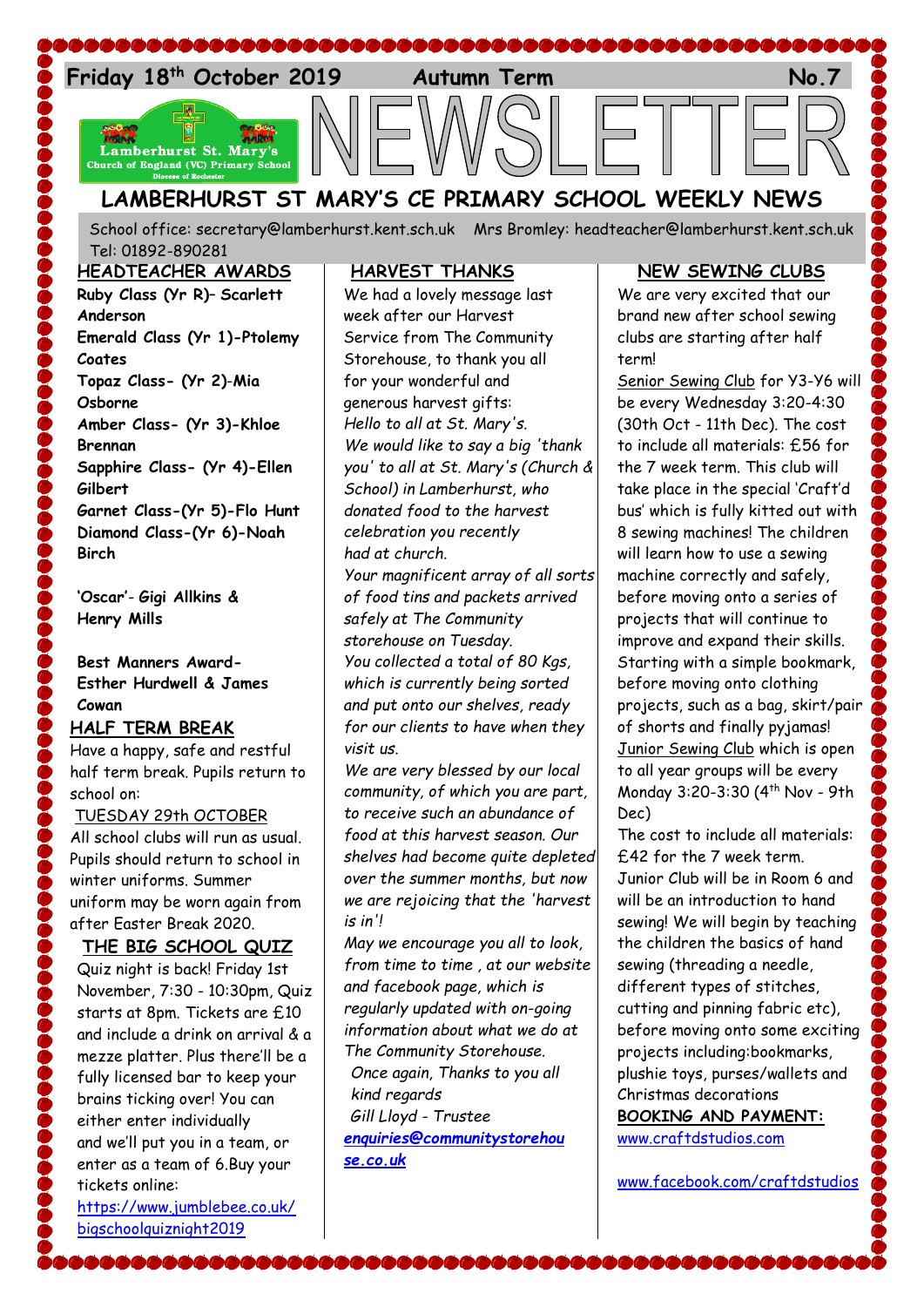

Thank you so much to everyone who supported our World Mental Health Day activities. Our dress in yellow day and cake sale raised an amazing £371.80 for the charity MIND. The children have also, been taking part in MH awareness work at school too.



### **TWGGS OPEN DAYS**

Tunbridge Wells Girls' Grammar School would like to warmly welcome all prospective parents and their daughters to our Open Events for entry September 2020. No booking required. Year 6 Open Morning Mon 28th Oct 11am-12:30 pm Mrs Linda Wybar, Headteacher speaks at 12 noon on both dates. TWGGS would like to draw your attention to the fact that the area that we give priority to in the admissions criteria area has now been extended from Sept 2020 onwards. For details, please refer to the admissions arrangements on the TWGGS website.

Please note, there is no parking on the school site; please do not drive down Southfield Road, but park in the surrounding area.

# **ECO MONITORS**

Thank you for the material sent in so far for our Eco Club who are working on their 'beeswax wrap' project. We do need more material! Eco Club is also working towards earning a Green Flag for our school and as part of this initiative, every class in the school will be involved in an Environmental Review to identify what we are doing well and where we can make improvements.

The review will be considering, Biodiversity, Energy, Global Citizenship, Healthy Living, Litter, Marine Life, School Grounds, , Waste and Water. To do this the Eco Leaders need

the help of two pupils from each class to act as Eco Monitors and we are very pleased to announce the nominated children:

- Y1 William & Minnie
- Y2 Leo & Henry
- Y3 Bea, Tabitha & Alice
- Y4 Daisy, Willow & Charlie
- Y5 Poppy, Lily & Grace
- Y6 Noah & Lola

## **OPEN DAY TWGSB**

Tunbridge Wells Grammar School for Boys Open Morning is on Tues 29th Oct, 10am – 12pm. Headteacher talk at 10am. Booking is essential for this event via the following link: https://www.eventbrite.co.uk/e /open-morning-for-prospectiveyear-7-pupils-2020-tickets-75820371773

## **HAPPY SCHOOL BAGS**

Please have a good sort out over half term break and send in your unwanted clothes, shoes, belts & bags for our 'Happy School Bag' Collection. (no uniforms thank you) Filled 'Happy Bags', can be brought into school straight after the break but no later than the end of the school day on Friday 15th Nov. Spare plastic bags are available, from the school office however, donations can be packed into any bag.

,,,,,,,,,,,,,,,,,,,,

# **FREE HOLIDAY FUN**

**BBBBBB** 

The Tunbridge Wells Museum is inviting children & their families to come and explore the history of Ancient Egypt this half term at Discovery Days. There will be fun craft for children to try and artefacts to handle.

The event will take place in the Camden Centre on the 22nd, 23rd & 24th October with a morning and afternoon session (10:30-12:30, 2:00- 4:00). No booking is needed.

### **CHILD FLU VACCINE**

Please see the link below to the 'Sharegoodtimesnotflu' website, which has useful information around the flu vaccine including a 2 minute video on how the vaccine works.

[https://sharegoodtimesnotflu](https://sharegoodtimesnotflu.co.uk/) [.co.uk/](https://sharegoodtimesnotflu.co.uk/)

This information has been provided by the School Immunisation Service, Kent Community Health, NHS Foundation Trust, Trinity House, 110 – 120 Upper Pemberton Eureka Park, Ashford Kent TN25 4AZ [www.kentcht.nhs.uk](http://www.kentcht.nhs.uk/)

*Today you will also receive in school bags:* Every Pupil ~ PTA Newsletter

### *Today you will also receive via ParentMail:*

Every Family ~ St Mary's 'The 4 O'clock Gathering' Flyer Every Family ~School Calendar Dates 2020/2021 Every Family~ PTA Newsletter